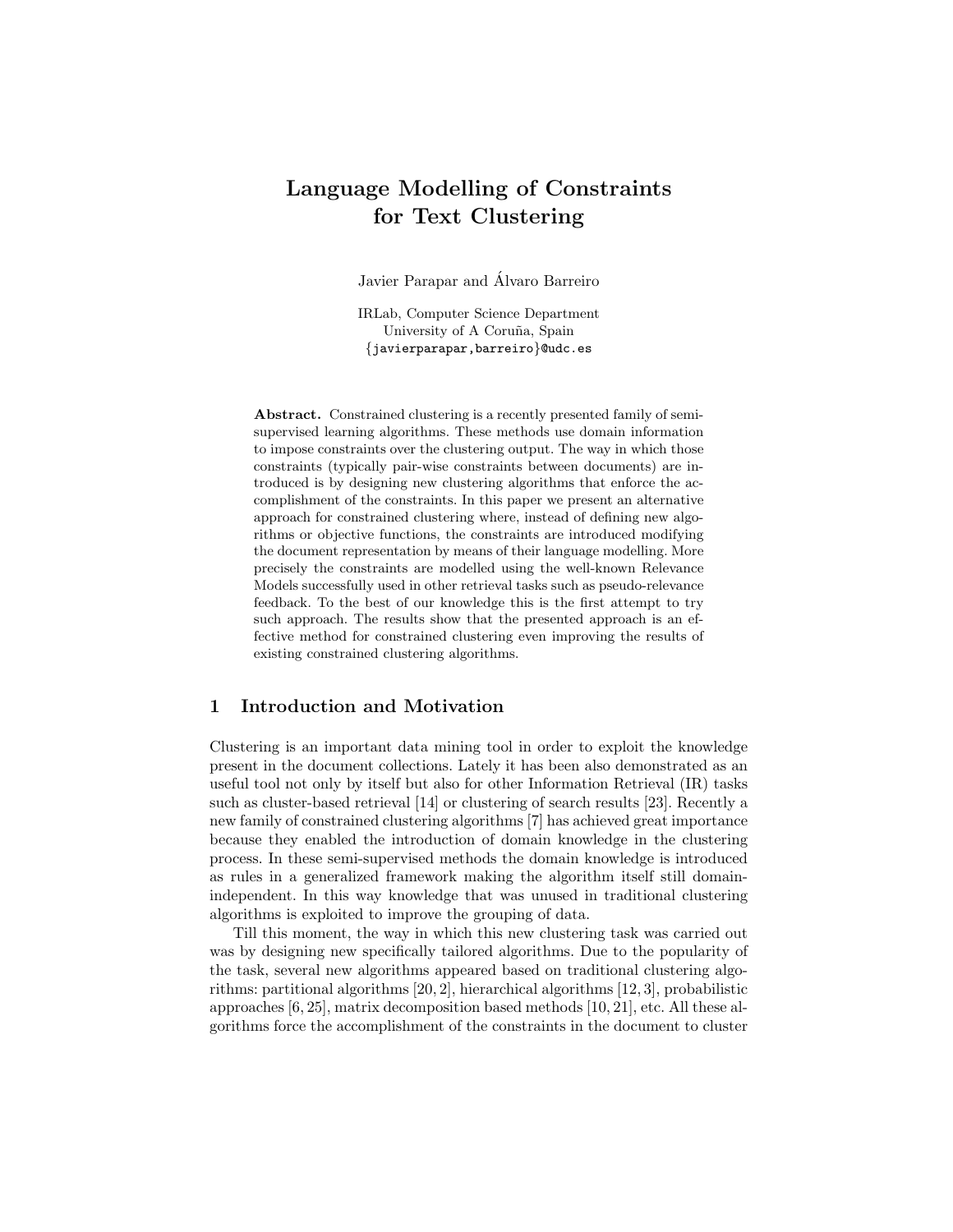assignment or by modifying the objective functions, in contrast, we propose an approach based on maintaining the simplicity of the clustering algorithms. The idea explored in this paper is to avoid the creation of new constrained clustering algorithms and keep using the well-known and tested clustering algorithms for this new semi-supervised clustering task. So the question is how unsupervised clustering algorithms can be used for constrained clustering? To the best of our knowledge this is the first time that this question is answered: our proposal is by introducing the constraints directly in the document representation by means of their Language Modelling.

The main contributions of this paper are on one hand the design of a new approach to constrained clustering which allows the use of unsupervised clustering algorithms instead of the specially tailored new ones and on the other hand to allow so by modifying the document representation by means of the language modelling of the constraints. More precisely our proposal is to expand de documents that are affected by constraints using Relevance Models [13].

Language Modelling (LM) is a high performance theoretical retrieval framework very used in IR. Relevance Models (RM) [13], presented under the LM framework, is a technique for the pseudo relevance feedback (PRF) task and has been proven very successful to improve retrieval effectiveness. Since it was originally presented in [13] it has been used for cluster based retrieval [14], passage retrieval [15] or sentence retrieval [4]. In this paper we will use the RM framework to alter the original document representations. In RM the query and the documents in the relevance set are assumed as samples of the same Relevance Model, in our proposal we assume that there exists a Relevance Model which generates a document and the set of documents that share constraints with the given document. Therefore, for every document we can estimate the Relevance Model given the documents that constrain it. Meanwhile in the PRF task a query is expanded with the best terms of the relevance model obtained from the relevance set, in the clustering task, every document which is affected by a set of constraints, will be expanded with the best terms of the relevance model obtained from the set of documents which it shares constraints with.

The rest of the paper is organized as follows. Section 2 presents the proposed method for the language modelling of the constraints. Section 3 explains the clustering algorithms with which the approach is tested with some considerations about distance functions. In Section 4 the evaluation and its results are reported. Section 5 describes the related work and, finally, conclusions and future work are reported in Section 6.

# 2 Modelling of Constraints in the Language Modelling Framework

As previously exposed constrained clustering algorithms use the background knowledge to drive the clustering process. Constrained clustering is different from a classification task, where it is exactly known which groups exist in the data and examples of those categories are provided to the algorithm. In con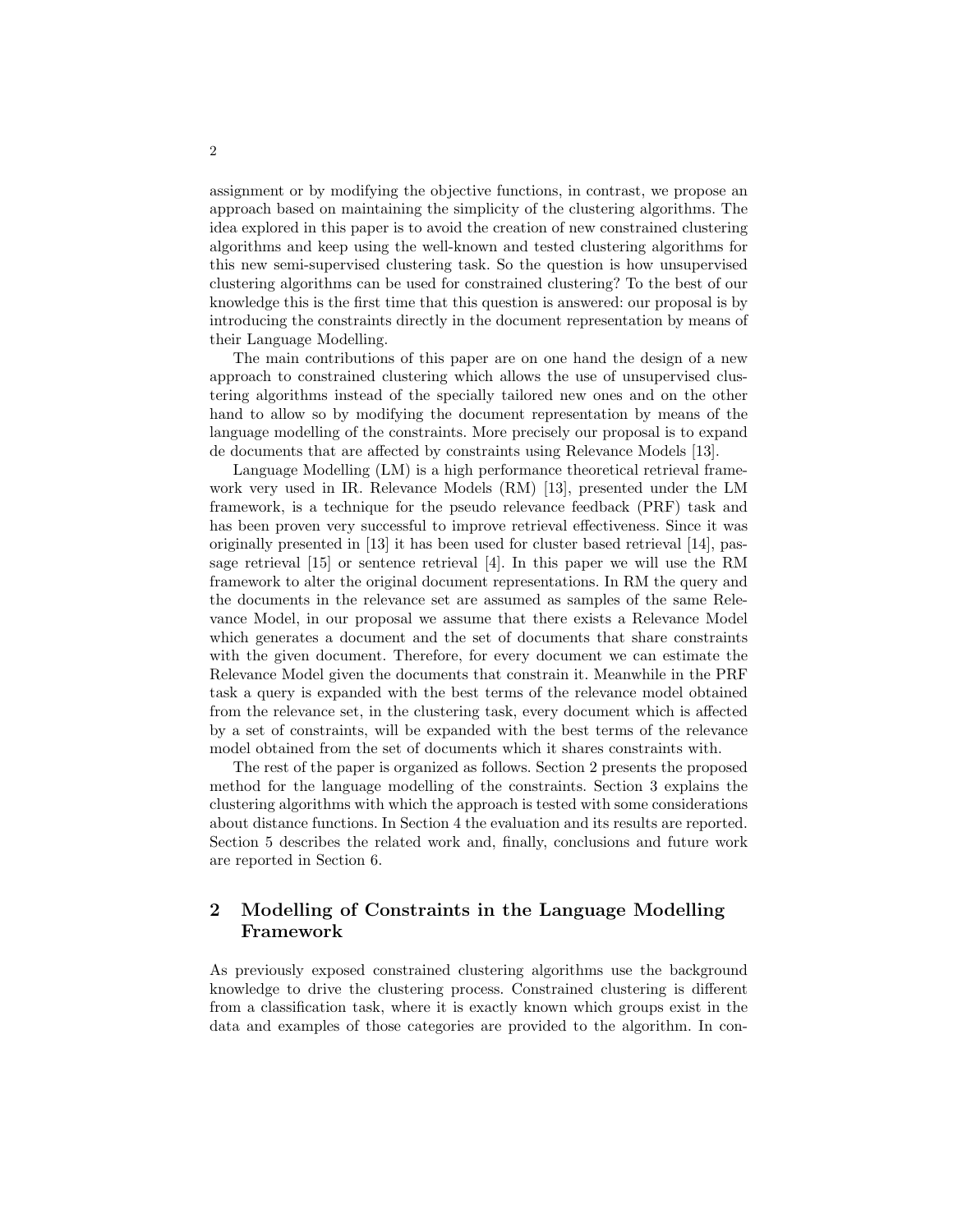strained clustering the domain knowledge gives the clustering algorithm rules over documents. These rules reflect some preferences about whether or not the documents should be in the same cluster, being still the algorithm which finds the groups in the data.

The most of existing constrained clustering algorithms relay over the so called instance level constraints [19]. Instance level constraints can be defined as rules between two documents referring to whether (positive constraints) or not (negative constraints) they must be part of the same clustering. Depending on the algorithm design and the enforcement desired for the constraints they are commonly classified in: absolute constraints, constraints that the algorithm can not violate and must mandatory honour at the end of the clustering process (Must-Link and Cannot-Link for positive and negative constraints respectively); and soft constraints, non absolute constraints that the algorithm could not honour at the end of the clustering process (May-Link and May-Not-Link for positive and negative constraints respectively).

When working in real scenarios dealing with non categorical information is the most common situation, so soft constraints are commonly used taking advantage of the parameters that controls the enforcement of the soft constraints in the algorithms that support those kind of constraints. From now, when talking about constraints we will refer to positive soft constraints, i.e, May-Links.

#### 2.1 Relevance Models

The use of RM for PRF was designed in the LM theoretical framework. In LM the probability of a document given a query,  $P(d|q)$ , is estimated using the Bayes' rule as presented in Eq. 1.

$$
P(d|q) = \frac{P(q|d) \cdot P(d)}{P(q)} \stackrel{rank}{=} \log P(q|d) + \log P(d) \tag{1}
$$

In practice  $P(q)$  is dropped for document ranking purposes. The prior  $P(d)$ encodes a-priori information on documents and the query likelihood,  $P(q|d)$ , incorporates some form of smoothing, one of the most used forms of smoothing is Dirichlet smoothing [24] as defined in Eq. 2.

$$
P(q|d) = \prod_{i=1}^{n} P(q_i|d) = \prod_{i=1}^{n} \frac{tf(q_i, d) + \mu \cdot P(q_i|C)}{|d| + \mu}
$$
 (2)

where *n* is the number of query terms,  $tf(q_i, d)$  is the raw term frequency of  $q_i$  in d, |d| is the document length expressed in number of terms, and  $\mu$  is a parameter for adjusting the amount of smoothing applied.  $P(q_i|C)$  is the probability of the term  $q_i$  occurring in the collection C that is usually obtained with the maximum likelihood estimator computed using the collection of documents.

The RM approach builds better query models using the information given by the pseudo relevant documents. Two estimations were originally presented in [13]: RM1 and RM2. In RM the original query is considered a very short sample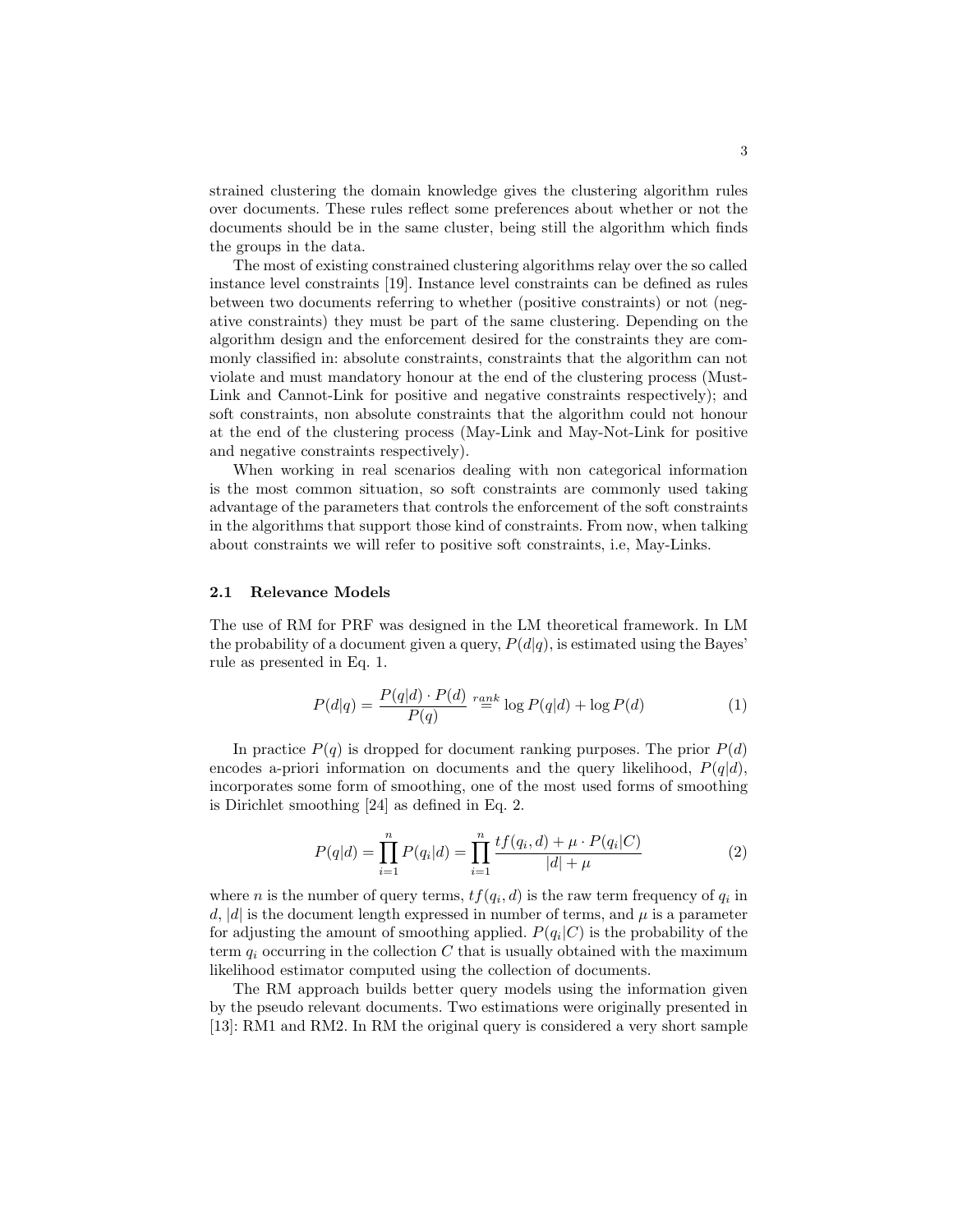of words obtained from the relevance model  $(R)$ . If more words from R are desired then it is reasonable to choose those words with highest estimated probability when considering the words for the distribution already seen. So the terms in the lexicon of the collection are sorted according to that estimated probability, which after doing the assumptions using the RM1 method, is estimated as in Eq. 3.

$$
P(w|R) \propto \sum_{d \in C} P(d) \cdot P(w|d) \cdot \prod_{i=1}^{n} P(q_i|d)
$$
 (3)

Usually  $P(d)$  is assumed to be uniform.  $\prod_{i=1}^{n} P(q_i|d)$  is the query likelihood given the document model, which is traditionally computed using Dirichlet smoothing (see Eq. 2). Then for assigning a probability to the terms in the relevance model we have to estimate  $P(w|d)$ ; in order to do so it is also common to use Dirichlet smoothing. In order to obtain the expanded query a certain top r documents from the initial retrieval are taken for the estimation instead of the whole collection  $C$ , conforming the pseudo relevance set  $RS$ , and relevance model probabilities  $P(w|R)$  are then calculated using the estimate presented in Eq. 3. To build the expanded query the e terms with highest estimated values for  $P(w|R)$  are selected. The expanded query is used to produce a second document ranking.

RM3 [1] is a later extension of RM1 which is the most effective estimation of RM [16]. RM3 linearly interpolates the terms selected by RM1 with the original query as in Eq. 4 instead of using them directly. The final query is used in the same way as in RM1 to produce a second ranking using negative cross entropy.

$$
P(w|q') = (1 - \lambda) \cdot P(w|q) + \lambda \cdot P(w|R)
$$
\n(4)

#### 2.2 Introducing the Constraints in the Document Representation

One important point in every clustering algorithm is the way in which the documents are represented. Over that representation will relay the computation of the similarity/distance functions among documents and/or centroids. When dealing with textual documents, they are usually represented according to the Vector Space Model, assigning one dimension to each term in the lexicon. The way in which each term is weighted for every document varies being the TF·IDF and the pointwise Mutual Information the most used weighting schemas due to their good performance.

In this paper we want to introduce the constraints in the document representation under the LM framework. In order to do so, we have to consider the document representations as probability distributions. So we decided to weight the terms by means of the maximum likelihood estimator. Once that the original document representation is defined we proceed to the constraint modelling. Let us define  $C(d) = \{ \hat{d}^1, \cdot, \hat{d}^{|C(d)|} \}$  as the set of documents that share a constraint with the document d. In order to introduce those constraints in the document representation our proposal is: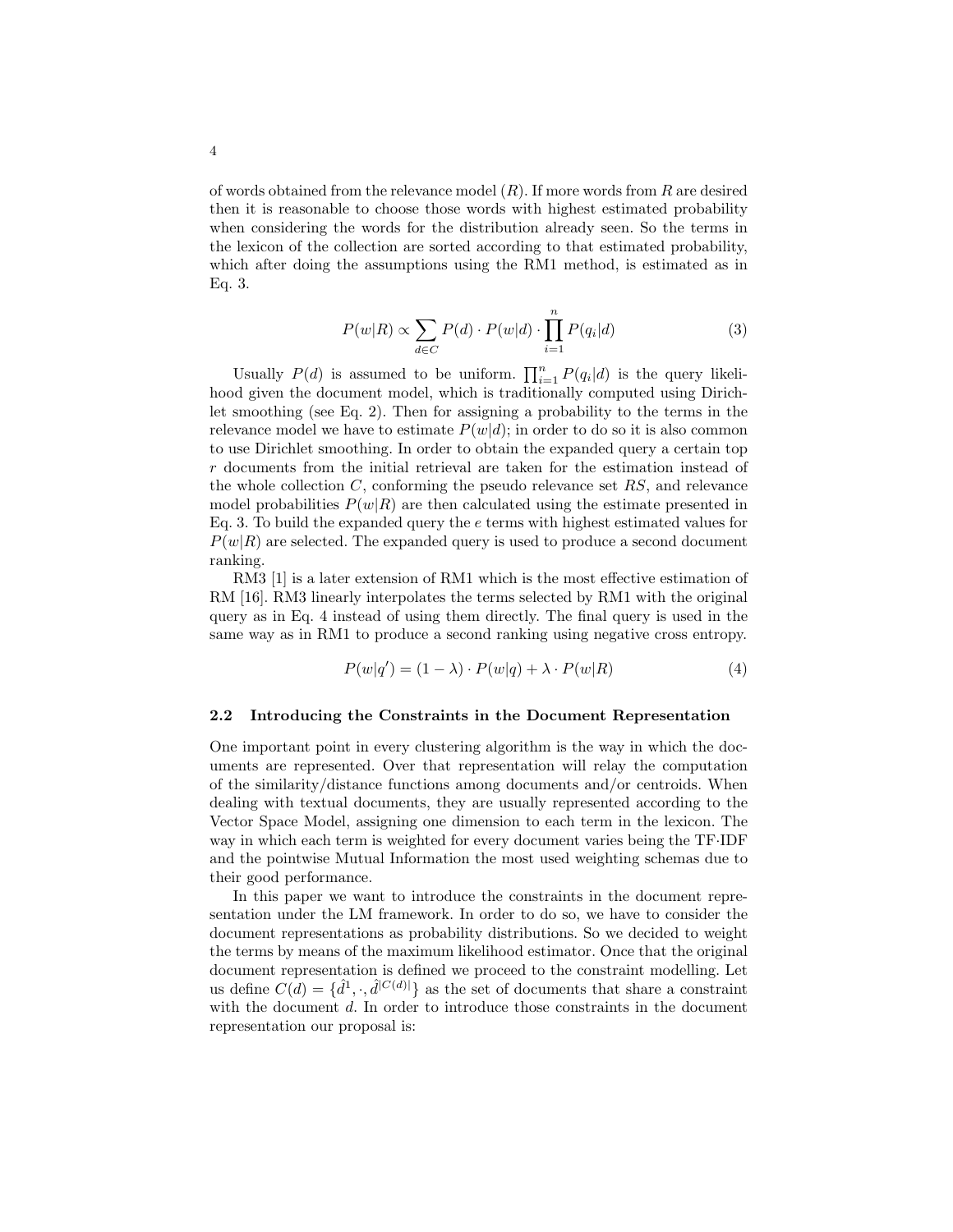- 1. Suppose that for every affected document d and its  $C(d)$  there exists a supporting Relevance Model.
- 2. That Relevance Model can be estimated under the RM framework.
- 3. From the estimated Relevance Model the e best terms are selected to alter the original representation of the document d. Then a linear interpolation is done as in RM3, being  $\lambda$  in this case the parameter that weight the importance of the constraints in the interpolated representation.
- 4. Use the altered document representation in the clustering process with unsupervised algorithms.

$$
P(w|R) \propto \sum_{\hat{d} \in C(d)} P(\hat{d}) \cdot P(w|\hat{d}) \cdot \prod_{i=1}^{|d|} P(d_i|\hat{d}) \tag{5}
$$

In Eq. 5 the reformulation of the Eq. 3 for our task is presented. Equation 5 gives the estimation of probabilities in the Relevance Model underlying d and the set of documents  $C(d)$  that constrains it. In practice  $P(\hat{d})$  can be considered to be uniform. In our task the role of  $q$  in the query likelihood presented in Eq. 3 is played by the document affected by constraints  $d$  meanwhile the role of the RS is played by  $C(d)$ . Results as the way of how  $C(d)$  is constructed  $\prod_{i=1}^{|d|} P(d_i | \hat{d})$  should be considered uniform because the constraints are defined explicitly having every one the same weight. Talking in terms of relevance each time a constraint is explicitly established between two documents  $d^x$  and  $d^y$  it is equivalent to assess that the document  $d^x$  is relevant for the document  $d^y$  and vice versa, non existing any grading in the relevance assessment. Therefore the final estimation used in this approach is presented in Eq. 6, the final document representation is then computed as in Eq. 7.

$$
P(w|R) \propto \sum_{\hat{d} \in C(d)} P(w|\hat{d}) \tag{6}
$$

$$
P(w|d') = (1 - \lambda) \cdot P(w|d) + \lambda \cdot P(w|R)
$$
\n(7)

## 3 Clustering Algorithms

Before presenting the clustering algorithms that we will use to asses our proposal (K-Means family and Normalized Cut family) we have to do some consideration about the similarity/distance functions. As previously stated when working in the LM framework we will work with probability distributions, so in order to be scrupulous with that fact we have to work with similarity/distance functions according to that. In IR usually Kullback Leibler Divergence (KLD) as in Eq. 8 is used in such cases. Unfortunately KLD is only defined when  $Q(i) > 0$  for any i such that  $P(i) > 0$  and also is a non-symmetric measure. The Normalized Cut algorithm requires a symmetric function so we decided to use the I-Divergence to the mean (IDM). This is a symmetric version of the I-Divergence (both previously succesfully used in the clustering task [6]) that is a Bregman divergence,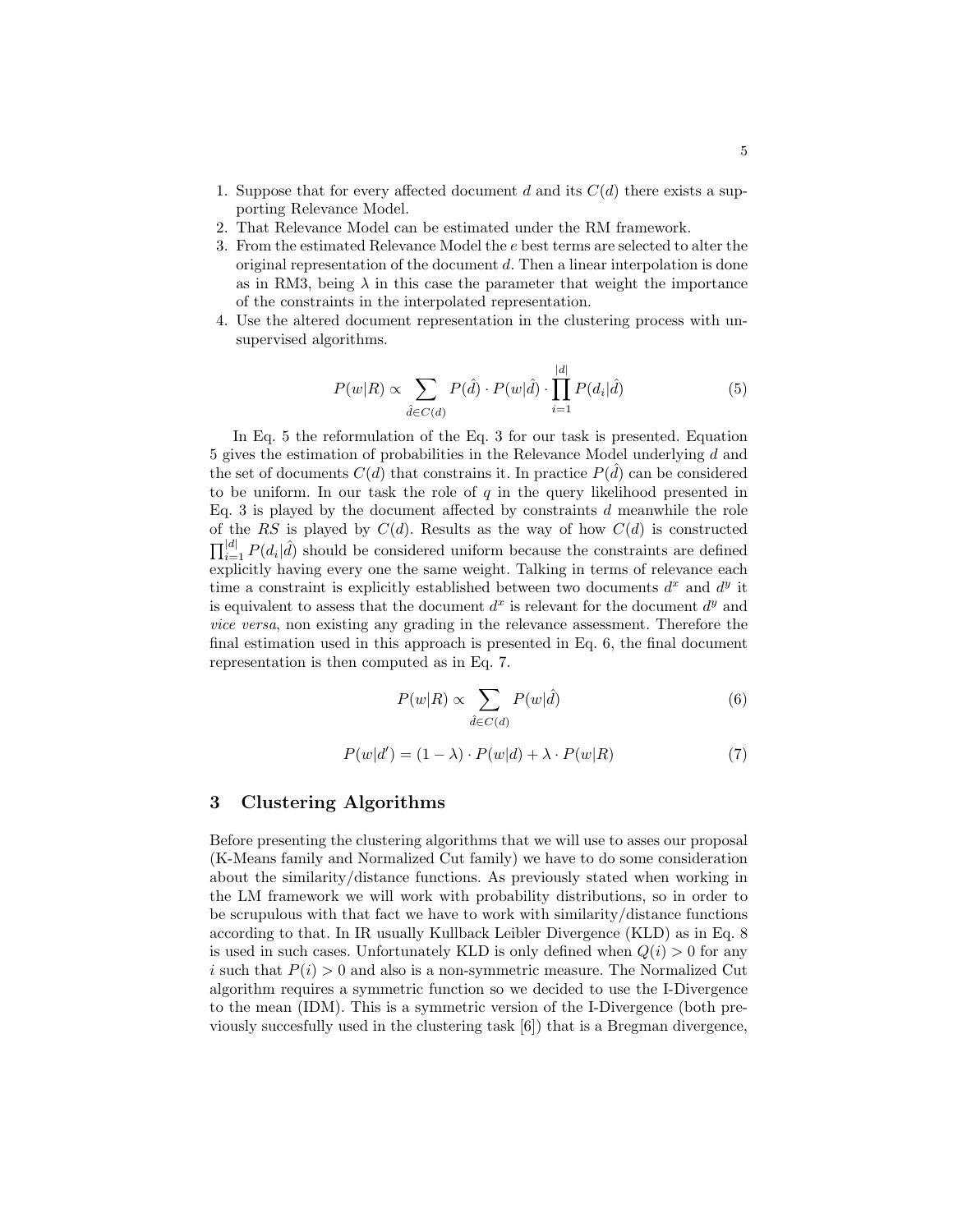a family of divergence functions including the KLD and squared Euclidean distance that guarantees the decreasement of the K-Means objective function [5]. So the distance function between two documents,  $d^x$  and  $d^y$ , used in every algorithm is IDM defined as in Eq. 9.

$$
KLD(P \parallel Q) = \sum_{i} P(i) \cdot \log \frac{P(i)}{Q(i)} \tag{8}
$$

$$
IDM(d^x, d^y) = \sum_{i=1}^n d_i^x \log \frac{2d_i^x}{d_i^x + d_i^y} + d_i^y \log \frac{2d_i^y}{d_i^x + d_i^y}
$$
(9)

In Section 4 a preliminary experiment is presented comparing the presented set-up (MLE as document representation with IDM as distance function) with the traditional set-up for text clustering (TF·IDF and cosine distance) in the unsupervised algorithms, showing that our proposal is not only competitive but also significantly improves the traditional set-up. In this paper we will asses our proposal with two clustering families: partitional and spectral algorithms. Next we will briefly revise the algorithms:

#### 3.1 Partitional algorithms

The batch K-Means (KM, [17]) algorithm is a well-known efficient iterative clustering algorithm. It is one of the most popular ones due to its simplicity and good performance, which enables its use in large datasets.

A constrained counterpart of KM is the Soft Constrained K-Means (SCKM) [2]. SCKM is an extension to KM which allows the introduction of soft constraints in the clustering by altering the similarity values between documents and centroids: the similarity score is initialised with the similarity between the document and the centroid of the cluster, and it will be modified depending on the soft constraints affecting the data instance. Namely, the score of a cluster is increased a certain amount  $w$  for each document which was last assigned to that cluster and has a constraint with the document being assigned.

#### 3.2 Spectral Algorithms

Spectral Clustering algorithms use graph spectral techniques to tackle the clustering problem transforming it into a graph cut problem. Thus, finding a good clustering of the data in  $k$  clusters can be reformulated in terms of finding a *good* cut of a weighted graph where each vertex corresponds to a data point and the weight of an edge is proportional to the similarity between data points. One of the most popular is Normalised Cut (NC, [18]), defined in a way such a cut of the graph with a low NC value corresponds to a good (as defined above) clustering of the data. Hence, the Normalised Cut (NC) algorithm proceeds building the graph from the data and finding a cut of it with a small NC value.

It can be shown that the minimisation of NC can be presented as a matrix trace minimisation problem [18], which, if subject to some constraints, would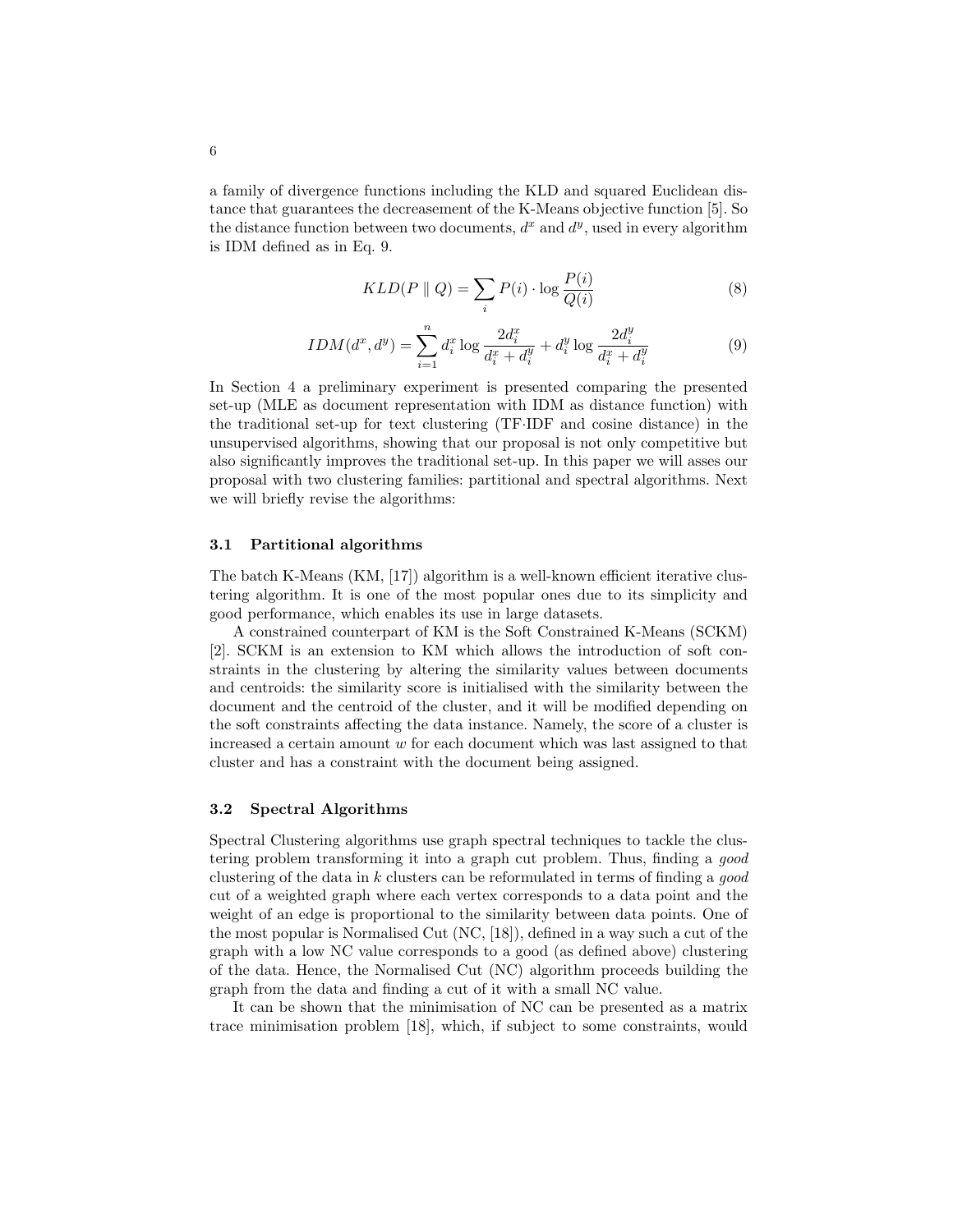yield the exact solution. Unfortunately this is NP-hard problem, and so the constraints have to be relaxed in order to make the algorithm computationally affordable. With this relaxation, the documents are projected in a reduced space  $(\mathbb{R}^k,$  where k is the desired number of clusters) using the smallest k eigenvectors of a Laplacian matrix of the graph. Given these projections, K-Means is used to find a discrete segmentation of this space. Once this segmentation has been performed, we can backtrace each projected document to the original one, obtaining the final outcome of the NC clustering algorithm.

In [10] the authors proposed a Constrained Normalised Cut (CNC) algorithm which introduces soft constraints in NC. In order to do so, they altered the function minimised in the NC algorithm to obtain a new one, such that the cut of the graph which minimises this function would convey a grouping which is still a good one but also tries to respect the constraints supplied by the user. To achieve this, they built a new matrix which encodes positive constraints and introduced it in the core of the minimisation problem, controlling the degree of enforcement of the constraints with a parameter  $\beta$ , with higher values of this parameter meaning a tighter enforcement. The results of the minimisation is a projection of the points in  $\mathbb{R}^k$ , and so a segmentation of the projected documents has to be performed in order to produce the final clustering of the data.

Two considerations have to be done about the spectral methods. It is very common to pre-process the similarity matrix between documents with a Gaussian Filter. When using IDM as distance function its form is:

$$
e^{\left(\frac{-IDM(d^x, d^y)}{2\sigma^2}\right)}\tag{10}
$$

Also in practice the dimension of the reduced space is taken greater than  $k$  (the number of desired clusters) because it performs considerably better [11], let us call this dimension  $\delta$ , the number of eigenvectors keep in the projection phase.

#### 4 Experiments and Results

The primary objective of this paper is to assess the use of unsupervised clustering algorithms for the constrained clustering task by modifying the document representation. So in the experiments we will compare the performance of two different family of clustering algorithms, partitional and spectral ones, by their traditional formulation (KM and NC), the constrained counterparts (SCKM and CNC), and the traditional formulation with the constraints modelled in the document representation  $(KM_{RM}$  and  $NC_{RM}$ ).

#### 4.1 Constraints and Seed Initialisations

All the presented algorithms are affected by the seed initialization problem of the KM algorithm. In order to reduce that problem, for every algorithm we did ten runs with different seeds, the same seeds in each collection for the six different algorithms. The results reported in the table 2 are the average for the ten different initialisations.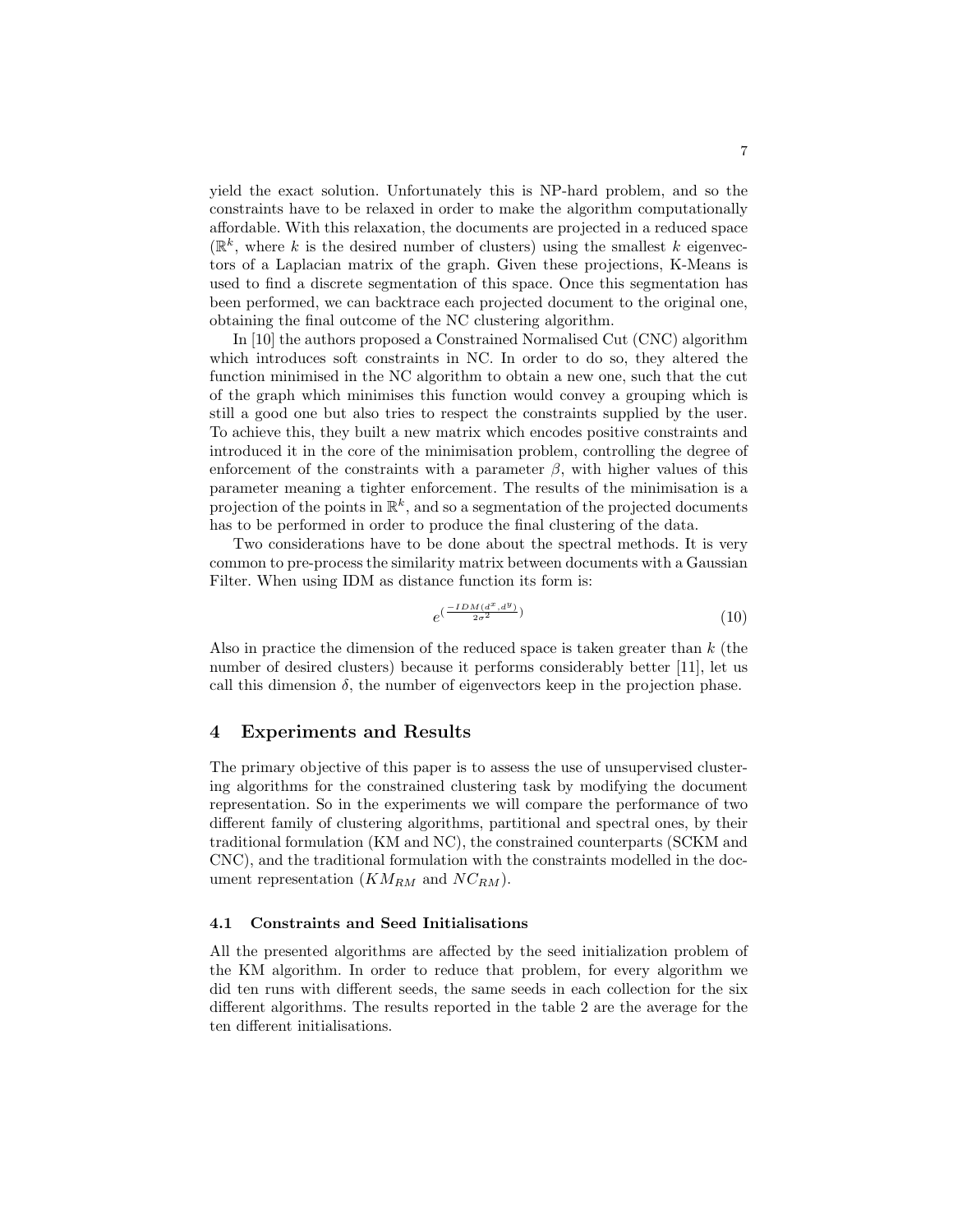KM and NC are not affected by constraints (their values are reported as baselines), for SCKM, CNC,  $KM_{RM}$  and  $NC_{RM}$  we have to consider also the constraint generation. So for every seed initialisation, we did five different randomly chosen constraints sets. These constraints represent the 1% of all the possible constraints and the same constraints are used in each collection for the four different algorithms. The result for every seed initialisation in the algorithms affected by constraints is the average of the five different constraints sets. The constraints were created from the reference grouping used as clustering ground truth by randomly selecting pairs of documents which belonged to the same cluster, as it is traditionally done in constrained clustering evaluation.

#### 4.2 Collections

We run experiments with publicly available datasets that have been widely used in the evaluation of clustering algorithms:

- 1. ModApte10: a split of Reuters-21578 with documents belonging to one of the biggest ten categories considering only the documents categorised in only one group (7282 documents, 10 groups)
- 2. WebKBUniversities: the WebKB dataset with the golden truth corresponding to universities, and taking only the documents from Cornell, Texas, Washington and Wisconsin universities and removing those corresponding to "misc", "other" and "department" (1087 documents, 4 groups).
- 3. WebKBTopics: the same dataset as (2), but this time distributed in five groups, corresponding to the topics "course", "faculty", "project", "staff", and "student" (1087 documents, 5 groups).
- 4. News3Related: a sample of three categories of the 20 Newsgroups collection. Following the same approach in [6], we have chosen 300 documents randomly from each of the categories talk.politics.misc, talk.politics.guns, and talk.politics.mideast (900 documents, 3 groups).

We decided to choose the WebKB collection and both of its categorization because in this collection the bias problem occurs, tending the clustering algorithms to follow one of the categorizations. Dealing with this problem is a very common task for the constrained clustering algorithms (avoiding bias task), therefore it is an interesting collection for the evaluation of constrained clustering algorithms. The use of small datasets comprised by sparse high-dimensional data is interesting because the clustering task is notably difficult, as the clustering algorithms are more prone to fall in local minima [6].

#### 4.3 Metrics

In order to assess the effectiveness of the different clustering algorithms we have compared the outcomes of the algorithms with the reference groupings using three metrics: Adjusted Rand Index (ARI), Purity and Entropy. However, as the results for the three metrics show the same trends, only the results for Adjusted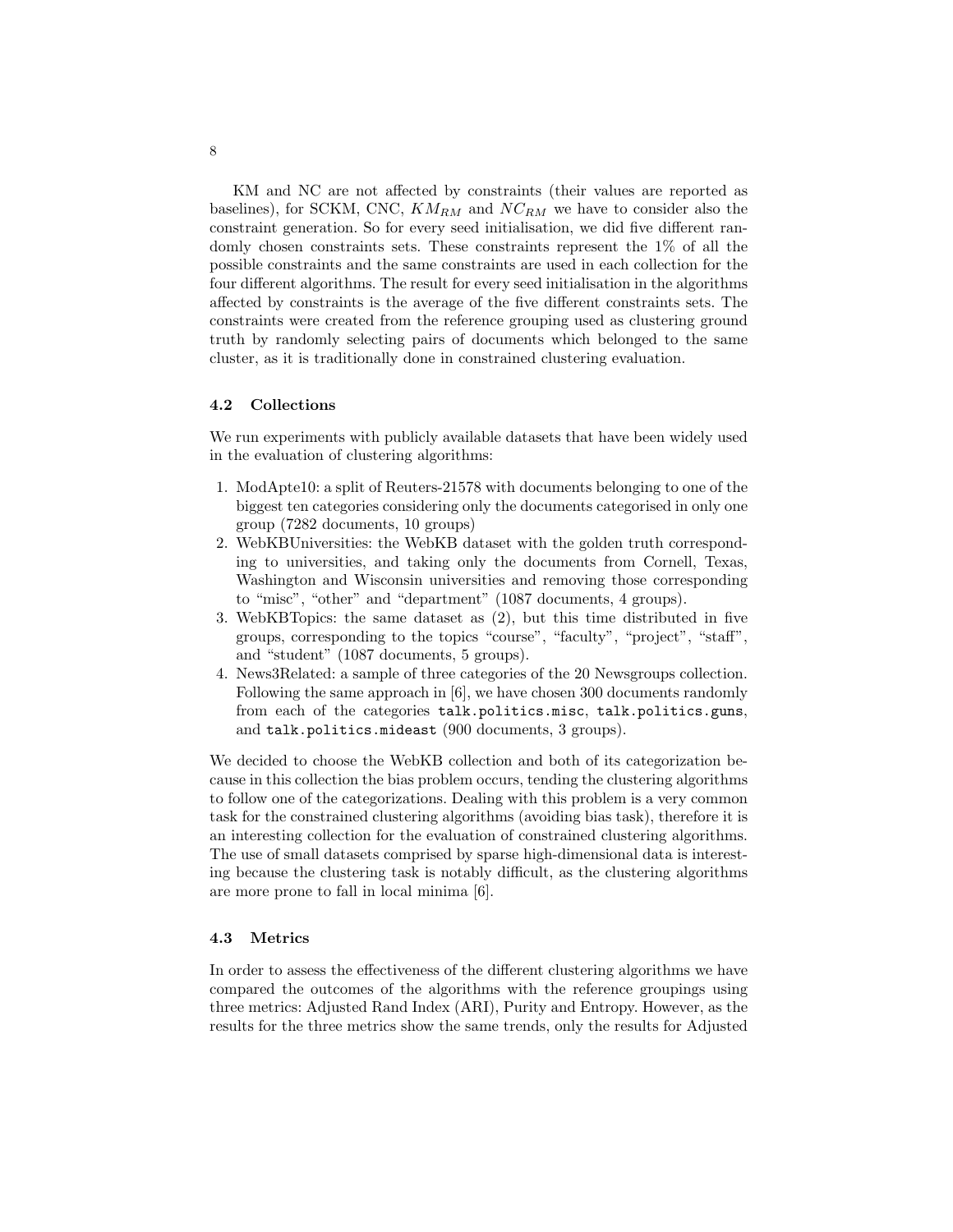Rand Index [9] are presented in this paper. This metric measures the ratio of good decisions made by the algorithm over a collection of  $n$  data points on a pairwise basis correcting certain deficiencies of the Rand Index. Higher values of Adjusted Rand Index indicate a greater similarity between the results and the reference.

#### 4.4 Parameter Training

To deal with the values of the parameters involved in the different approaches we decided to use traditional training and test methodology. We tuned the parameters for ARI in the ModApte collection, and the trained values were used in the other collections. However the parameters  $\sigma$  (the Gaussian filter parameter)  $\sigma \in \{0, 0.05, 0.10, 0.15...0.90, 0.95, 1\}$  and  $\delta$  (the number of eigenvectors keep in the projection phase)  $\delta \in \{1, 5, 10, \ldots |C|\}$  involved in the spectral algorithms had to be tuned for every collection because they are very sensitive, they were tuned in the NC algorithm. So the parameters tuned were: the parameters w and  $\beta$  for the enforcement of the constraints in the SCKM and CNC algorithms take values in {0.00250, 0.00500, 0.0125, 0.0250, 0.0500} and {5, 10, 20, 30} respectively. The parameters involved in the RM estimation namely, the Dirichlet smoothing parameter  $\mu$  which takes values in  $\{5, 10, 15, 25, 50, 100, 500, 1000\}$ , was trained in the KM algorithm and the same values used in the NC algorithm, the parameter e (the number of terms selected from the Relevance Model) was set to 500 without tuning it. Furthermore, the interpolation parameter  $\lambda$  which takes values in  $\{0, 0.1, 0.2, \ldots 0.9, 1\}$  was tuned using the same strategy as with  $\mu$ .

In the experiments as usually we have considered that the number of clusters  $(k)$  in the grouping used as reference was known, and so the number of desired clusters was set to that amount in each of the tested clustering algorithms

#### 4.5 Statistical Significance

Finally, we have assessed the statistical significance of the results of the experiments using the Sign Test [8], a choice which was motivated by its reduced number of assumptions about the data in comparison with other tests such as Wilcoxon's or Student's t. The results of each approach were compared with the rest of the methods for every collection. For each test ten observations  $(ARI_{xi}, ARI_{yi}), i \in [1..10]$  were considered, one for each initialisation of the seeds, where  $ARI_{xi}$  is the ARI of the method X and  $ARI_{yi}$  is the ARI for Y. Over these observations we performed a Lower-Tailed test, where the null hypothesis was  $H_0: P(+) \geq P(-)$ , i.e., that the values  $ARI_{xi}$  were greater or equal to  $ARI_{yi}$  (meaning that the quality of the results of the method X was greater or comparable to that of the Y method), and the alternative hypothesis was  $H_1$ :  $P(+) < P(-)$ .

#### 4.6 Results

In order to clarify the competitiveness of the baselines given the experimental conditions in terms of document representations and distance measures, a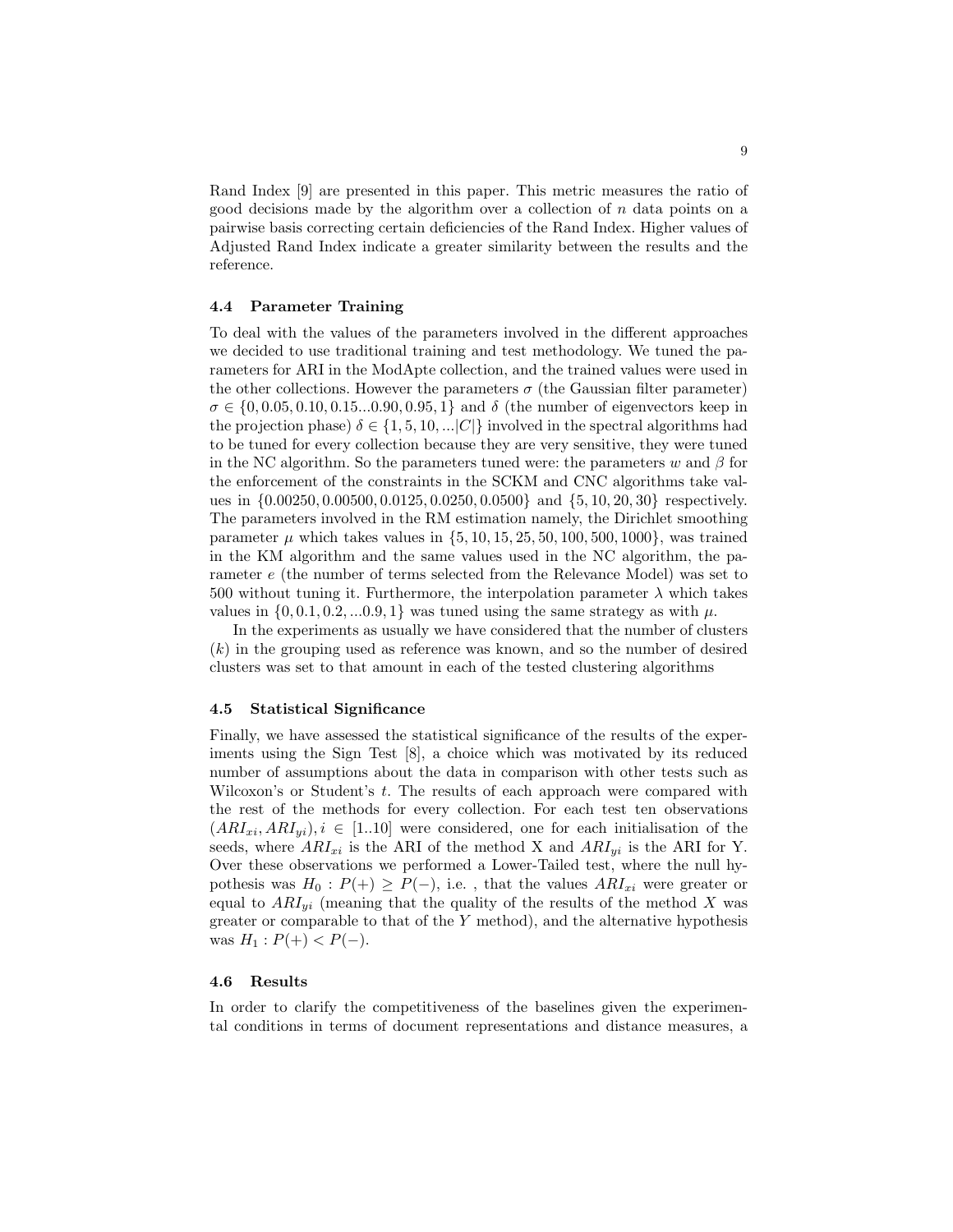Table 1. Adjusted Rand Index values, statistical significant improvements w.r.t to the alternative set-up for each algorithm according with the Sign Test are starred (the null hypothesis is rejected for a *p*-value  $\leq 0.0547$ .

|                                 | ARI            |  |  |
|---------------------------------|----------------|--|--|
| $Set$ -up                       | KM NC          |  |  |
| $TF$ IDF and Cosine 0.319 0.311 |                |  |  |
| MLE and <i>IDM</i>              | $0.446*0.648*$ |  |  |

preliminary experiment was carried out in the ModApte collection comparing for both KM and NC the averaged ARI values when using classical TF·IDF document representation and cosine distance function and when using the experimental conditions designed in this paper. Results are reported in Table 1 showing not only that the probabilistic representation in combination with the IDM measure performs well but it also significantly outperforms the classical clustering set-up.

Table 2. Adjusted Rand Index values, statistical significant improvements w.r.t KM, SCKM,  $KM_{RM}$ , NC, CNC and  $NC_{RM}$  according with the Sign Test are marked as k, s, k, n, c,  $\eta$  respectively (the null hypothesis is rejected for a p-value  $\leq 0.0547$ ). Best values bolded.

| A R.I                                                                      |  |                            |                                     |    |                                                                              |                |  |
|----------------------------------------------------------------------------|--|----------------------------|-------------------------------------|----|------------------------------------------------------------------------------|----------------|--|
| Collection                                                                 |  | KM SCKM                    | $KM_{BM}$                           | NC | CNC                                                                          | $NC_{RM}$      |  |
| ModApte (Training) 0.446 0.983 $^{k\kappa n c\eta}$ 0.820 $^{k\eta c\eta}$ |  |                            |                                     |    | $0.648^k$ $0.771^{kn}$                                                       | $0.781^{kn}$   |  |
| WebKBUniversities $0.073$ $0.311^{kn}$                                     |  |                            | $0.581^{ksnc\eta} 0.009 0.342^{kn}$ |    |                                                                              | $0.377^{ksnc}$ |  |
| WebKBTopics                                                                |  | $0.230$ $0.574^{kn}$       |                                     |    | $0.505^{kn}$ $0.331^k$ <b>0.734</b> $^{ks\kappa n\eta}$ $0.668^{ks\kappa n}$ |                |  |
| News3Related                                                               |  | $0.183$ $0.712^{k n \eta}$ |                                     |    | $0.833^{ksnc\eta}$ $0.258^k$ $0.783^{ks\eta}$                                | $0.617^{kn}$   |  |

In Table 2 an effectiveness comparison between the different approaches is presented in terms of ARI. When analysing the results the first consideration is that, as expected, the presented approach performs significantly much better than the unconstrained algorithms, showing that it is a valid approach for the constrained clustering task. When comparing with the ad-hoc constrained clustering algorithms we have to remark that in WebKBUniversities and News3Related collections the best method is one based on the language modelling of the constraints and performs significantly better than both constrained algorithms, meanwhile only the CNC can achieve significant improvements over both RM based approaches in only one testing collection (WebKBTopics). The evaluation, as commented before, showed similar trends for the other metrics (Purity and Entropy). These numbers show that the proposed approach is valid for the constrained clustering task, achieving results comparable or even better than specially tailored clustering algorithms.

In additional experiments not reported here, it is also showed that the parameters of the constrained clustering algorithms are much less stable than the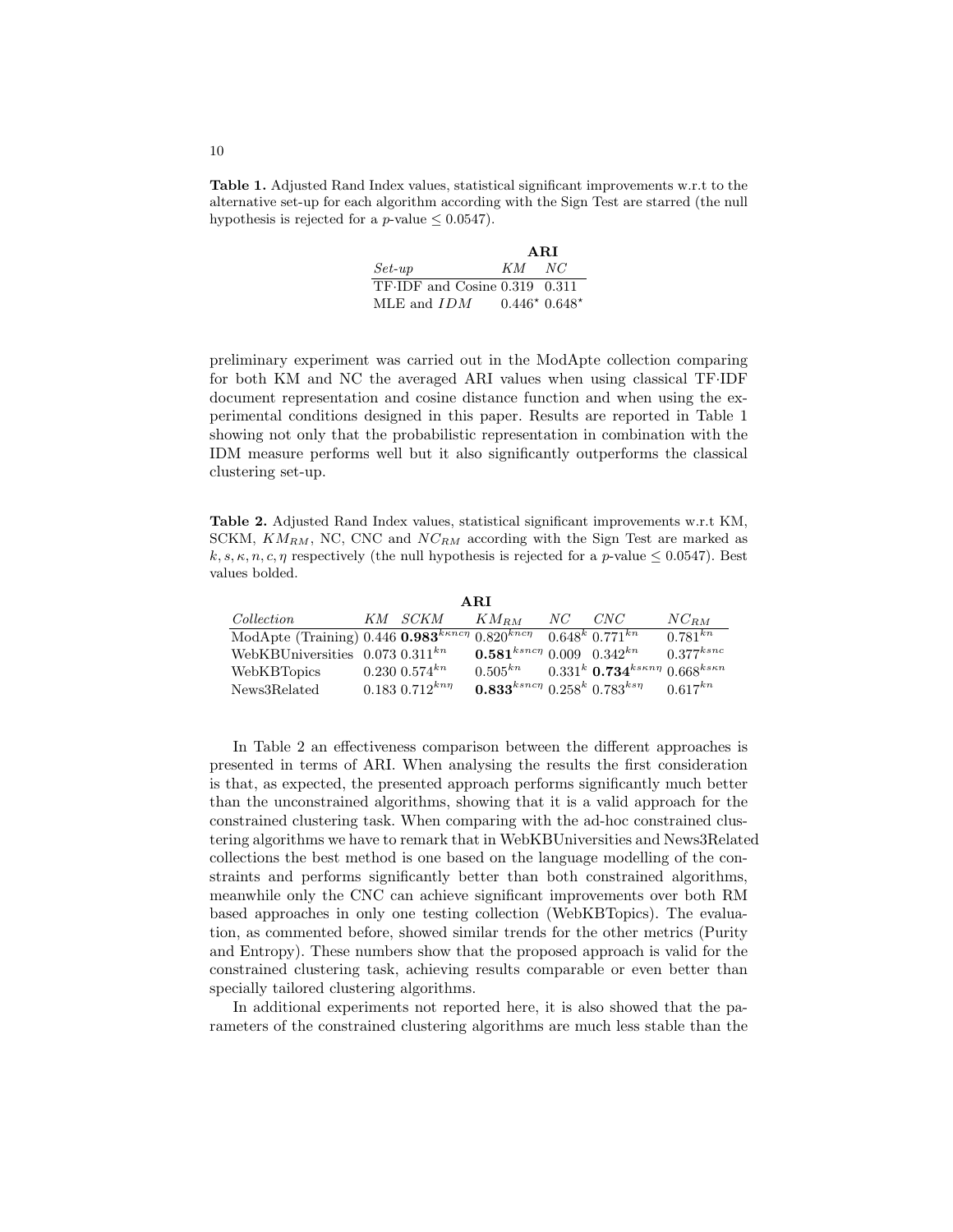$\lambda$  parameter of the presented approach. Also it is an advantage that the  $\lambda$  parameter behaviour has been widely studied in other retrieval tasks. On the other hand the interpretability of the role of the parameter  $\lambda$  is very easy and it will only depend on the importance that we want to assign to the constraints in the interpolated model.

## 5 Related Work

So far with the approach presented in this paper three alternatives exists for the introduction of constraints in the clustering process. (a) The presented approach to introduce the constraints directly in the document representation. (b) The design of new specially tailored algorithms as the ones commented in Section 1 based on forcing the accomplishment of the constraints in the document to cluster assignment or by modifying the objective functions. (c) An alternative approach introduces the constraints in the clustering process through the use of distance learning methods. In [22] Xing et al. present an algorithm that given some constraints learns a distance metric over  $\mathbb{R}^n$  respecting those constraints, however this requires to solve a convex optimization problem.

# 6 Conclusions and Future Work

In this paper we have proposed the use of unsupervised clustering algorithms for the constrained clustering task. The main contributions are two: the use of the document representation to code the constraints and the use of Relevance Models under the LM framework to model those constraints. The evaluation showed that the use of our proposal with the traditional clustering algorithms achieves comparable and even better results than specially tailored constrained clustering algorithms, allowing in this way the use of the unsupervised algorithms for the constrained clustering task. The proposal has been build upon a strong and wellstudied theoretical base as is the Language Modelling framework which allows the interpretability of the elements involved in the approach pretty straightforward. As future work we want to test our approach in additional clustering frameworks and test other PRF techniques such as the Rocchio's framework and also to study how to accommodate other kind of constraints (absolute and negative) in this framework.

Acknowledgements: This work was funded by Secretaría de Estado de Investigación, Desarrollo e Innovación under project TIN2008-06566-C04-04.

# References

- 1. N. Abdul-jaleel, J. Allan, W. B. Croft, O. Diaz, L. Larkey, X. Li, M. D. Smucker, and C. Wade. UMass at trec 2004: Novelty and hard. In In Proceedings of TREC-13, 2004.
- 2. M. E. Ares, J. Parapar, and A. Barreiro. Avoiding bias in text clustering using constrained k-means and may-not-links. In ICTIR 2009, pp. 322–329.